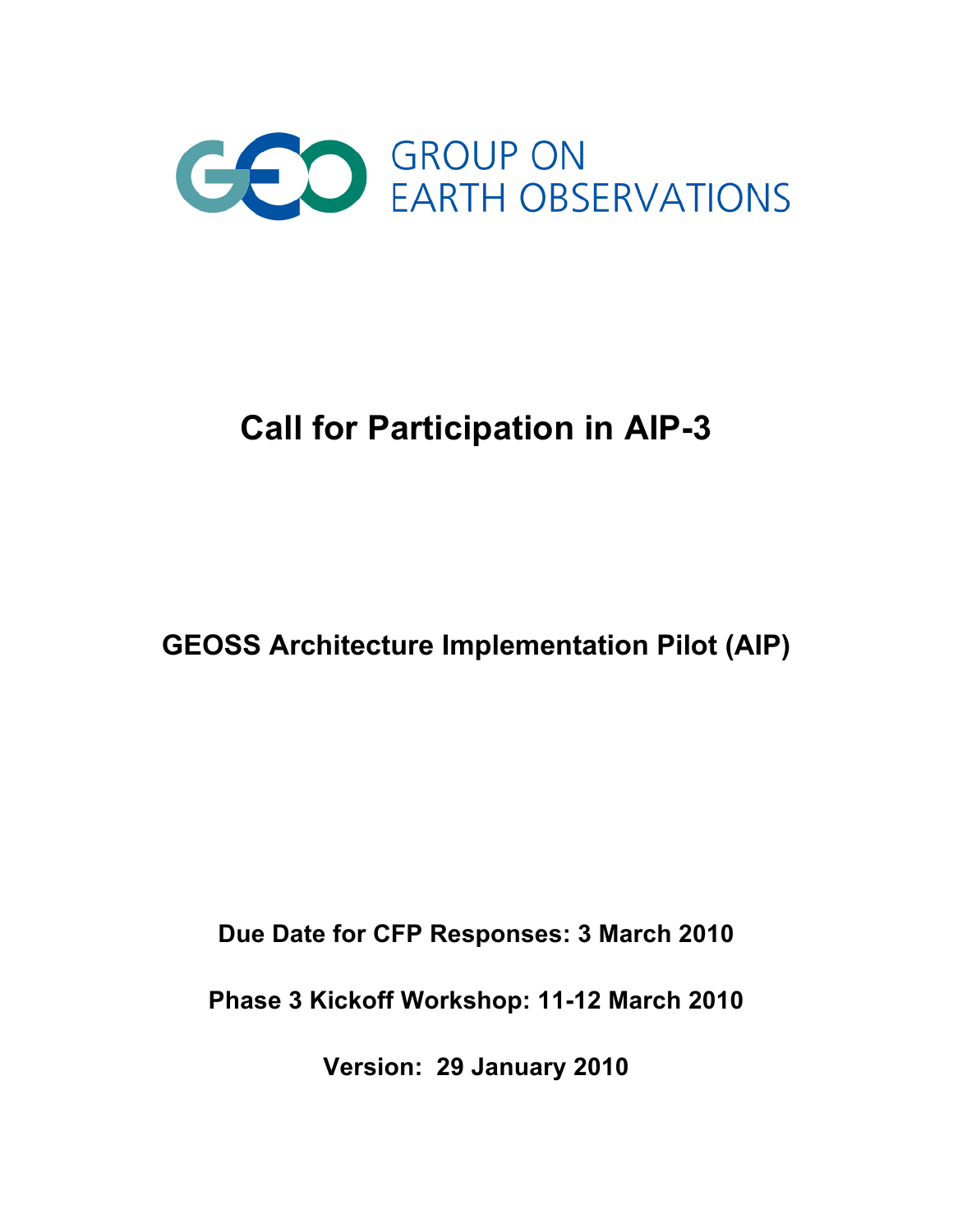#### **Preface**

This Call for Participation (CFP) seeks organizations to participate in the  $3<sup>rd</sup>$  Phase of the GEOSS Architecture Implementation Pilot (AIP-3). AIP develops and pilots new process and infrastructure components for the GCI and the broader GEOSS architecture. The main aims of AIP are to reach consensus on Interoperability Arrangements and to register operational components and services that carry forward into persistent operations of GEOSS.

This CFP invites GEO Members and Participating Organizations to:

- To participate in collaborative deployment of Societal Benefit Areas (SBA) scenarios developed by experts from relevant GEO SBA Tasks. The SBA scenarios guide AIP development, testing, demonstrations and operations.
- To deploy, register and test components and services; where those services are deployed consistent with the GEOSS AIP architecture based on Interoperability Arrangements; and,
- To refine the architecture including recommendations for GEOSS Interoperability Arrangements in coordination with the GEOSS ADC Standards and Interoperability Forum (SIF)

AIP-3 will continue an evolutionary development process with focus in this  $3<sup>rd</sup>$  phase on:

- Increase GEOSS capacity to support SBAs. SBA developments will continue in AIP-3 for Disaster Management, Health/Air Quality, Biodiversity, and Energy. New SBA developments in AIP-3 for Health/Disease and topics in Water.
- Build on the AIP Service Architecture and the GEOSS Common Infrastructure (GCI). Refine the service-oriented architecture and the evolutionary development process. Exploit the service architecture for mash-ups in a link-rich environment.
- Focus on increasing the data available through GEOSS component and service providers. In coordination with other GEO tasks, promote deployment and registration of EO information. Identify and refine Interoperability Arrangements for information: e.g., semantic approaches to geophysical parameters, and implementation of GEOSS Data Sharing Guidelines.
- AIP-3 development will include support of the EO Summit, November 2010

*To be most effective, organizations responding to the CFP should plan to fully participate*  in the Pilot development activities beginning with the Kickoff Workshop in March 2010.

This CFP normatively references two documents:

- GEOSS AIP Development Process, Version 29 January 2010
- GEOSS AIP Architecture, Version 29 January 2010

Both documents are available at this URL:

http://earthobservations.org/geoss\_call\_aip.shtml

This CFP will remain open for the duration of AIP-3.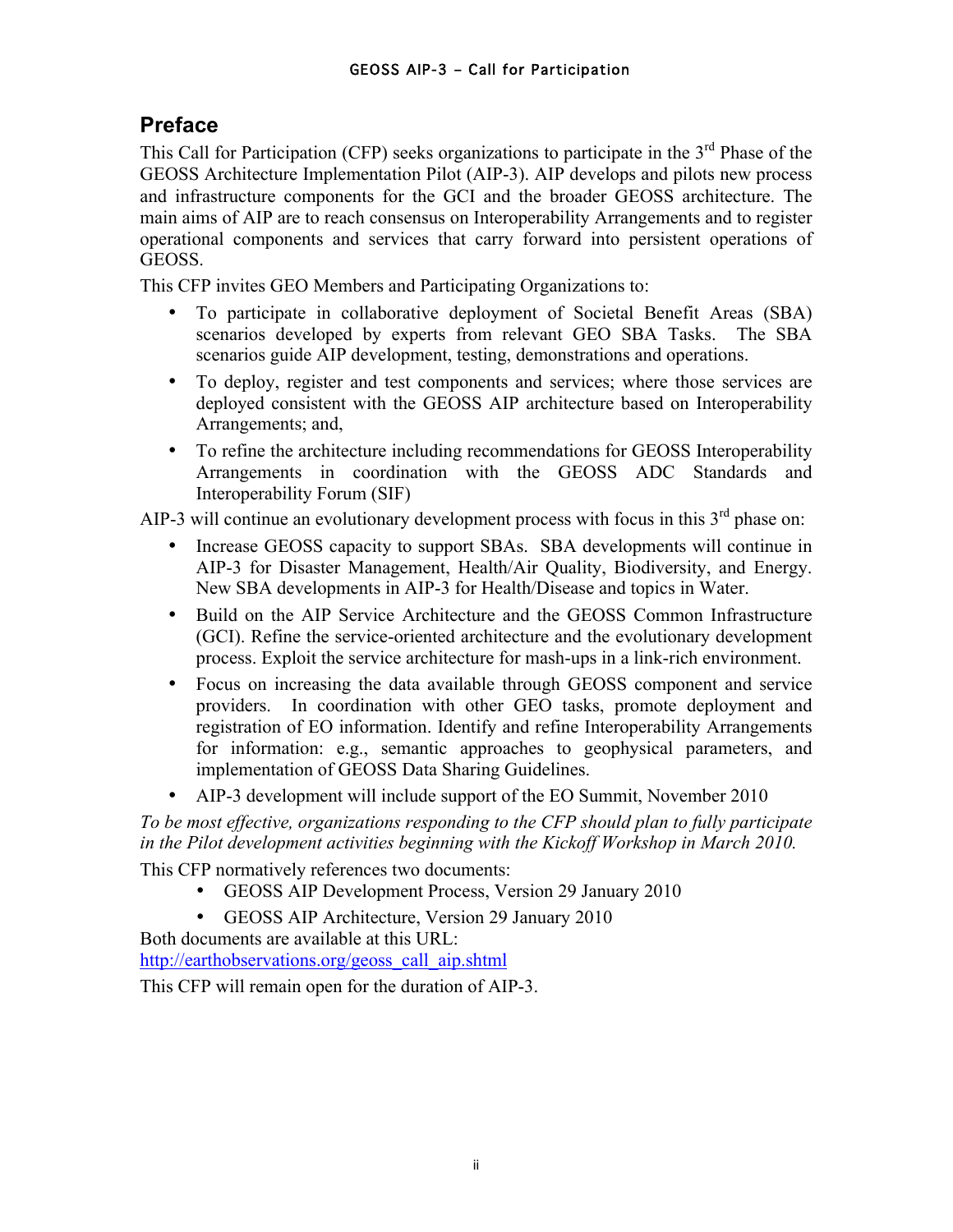# Geospatial Architecture Implementation Pilot - 3<br>Call for Participation (CFP)

#### **TABLE OF CONTENTS**

| 44 | 41<br>43 |
|----|----------|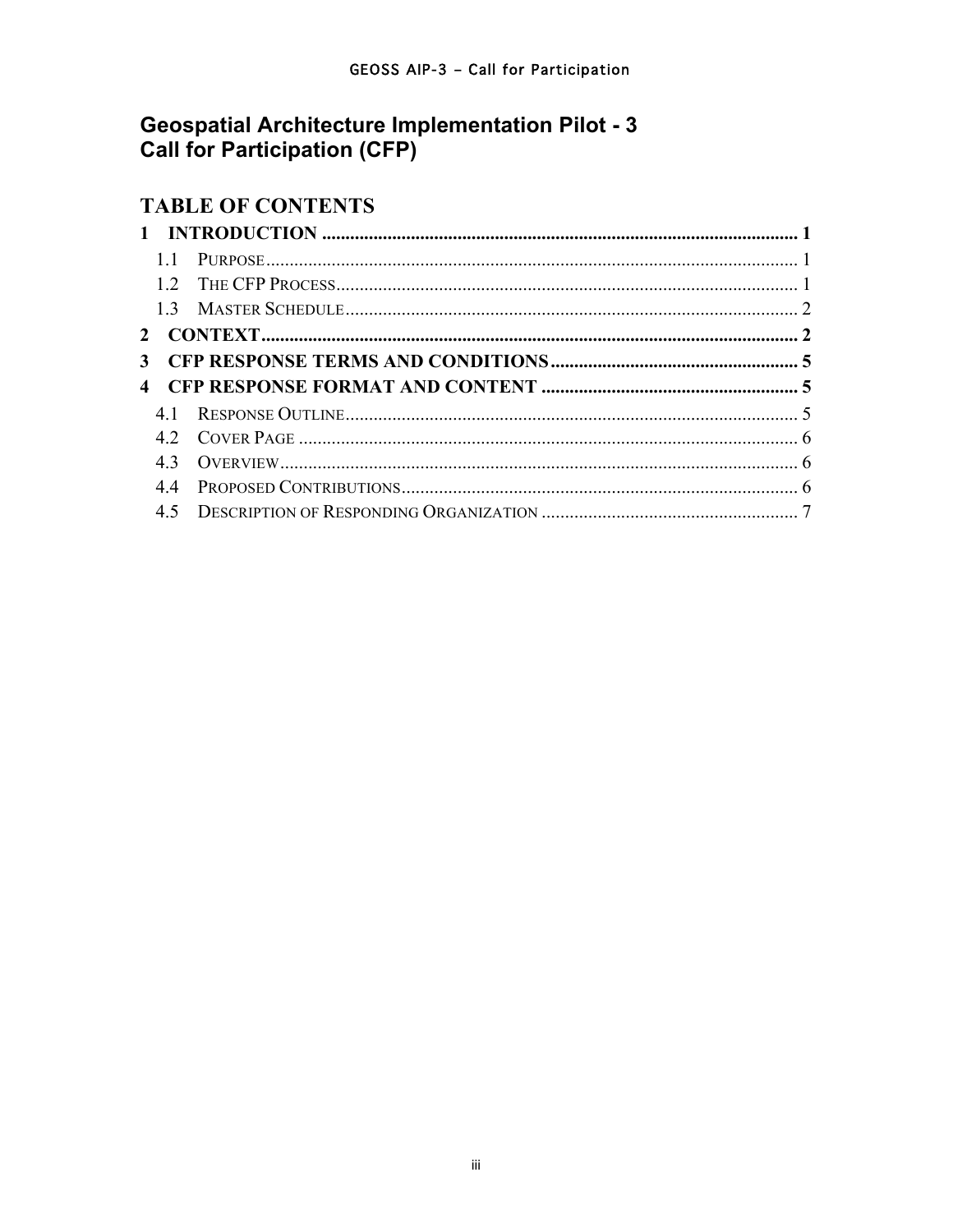#### **Geospatial Architecture Implementation Pilot Call for Participation (CFP)**

#### **1 Introduction**

#### **1.1 Purpose**

This Call for Participation (CFP) seeks organizations to participate in  $3<sup>rd</sup>$  Phase of the GEOSS Architecture Implementation Pilot (AIP). GEO Task AR-09-01b created this CFP.

Responses to this CFP may come from governmental or non-governmental organizations that are either located in a GEO Member country or that are members of a GEO Participating Organization. Responses are encouraged to include or reference multiple parties that are collaborating on the offer of persistent services, data, and/or applications that benefit one or more GEO Societal Benefit Areas (SBAs).

Since the Pilot will address interoperability and user support in the broadest manner, broad participation is encouraged in order to achieve the Pilot's objectives on a voluntary basis. This broad participation benefits both the participating organizations and the GEOSS Architecture development.

All organizations interested in participating in the Pilot shall respond to this CFP. Instructions for responding are provided in Section 3. The CFP will remain open for organizations to respond any time during AIP-3. To be most effective, responses are encouraged prior to the Kickoff Response Due Date and to attend the Kickoff Workshop.

All organizations should assume that their responses to the CFP are accepted for participation in the Pilot unless they are notified otherwise.

#### **1.2 The CFP Process**

The CFP Process is part of the AIP Evolutionary Development Process. The first Phase of AIP included several Requests for Information (RFIs) that determined the interest and state of readiness for conducting the Pilot Execution Phase. The results of AIP-1 and AIP-2 were used as inputs for this CFP. This CFP seeks participants in AIP-3.

This CFP normatively references two documents:

- GEOSS AIP Development Process, Version 29 January 2010
- GEOSS AIP Architecture, Version 29 January 2010

Both documents are available at this URL: http://earthobservations.org/geoss\_call\_aip.shtml

(Note: The AIP process was been defined using the Open Geospatial Consortium's (OGC's) Interoperability Program process. The OGC Interoperability Program is a global, collaborative prototyping program designed for rapid development of implementations and specifications for geospatial interoperability. )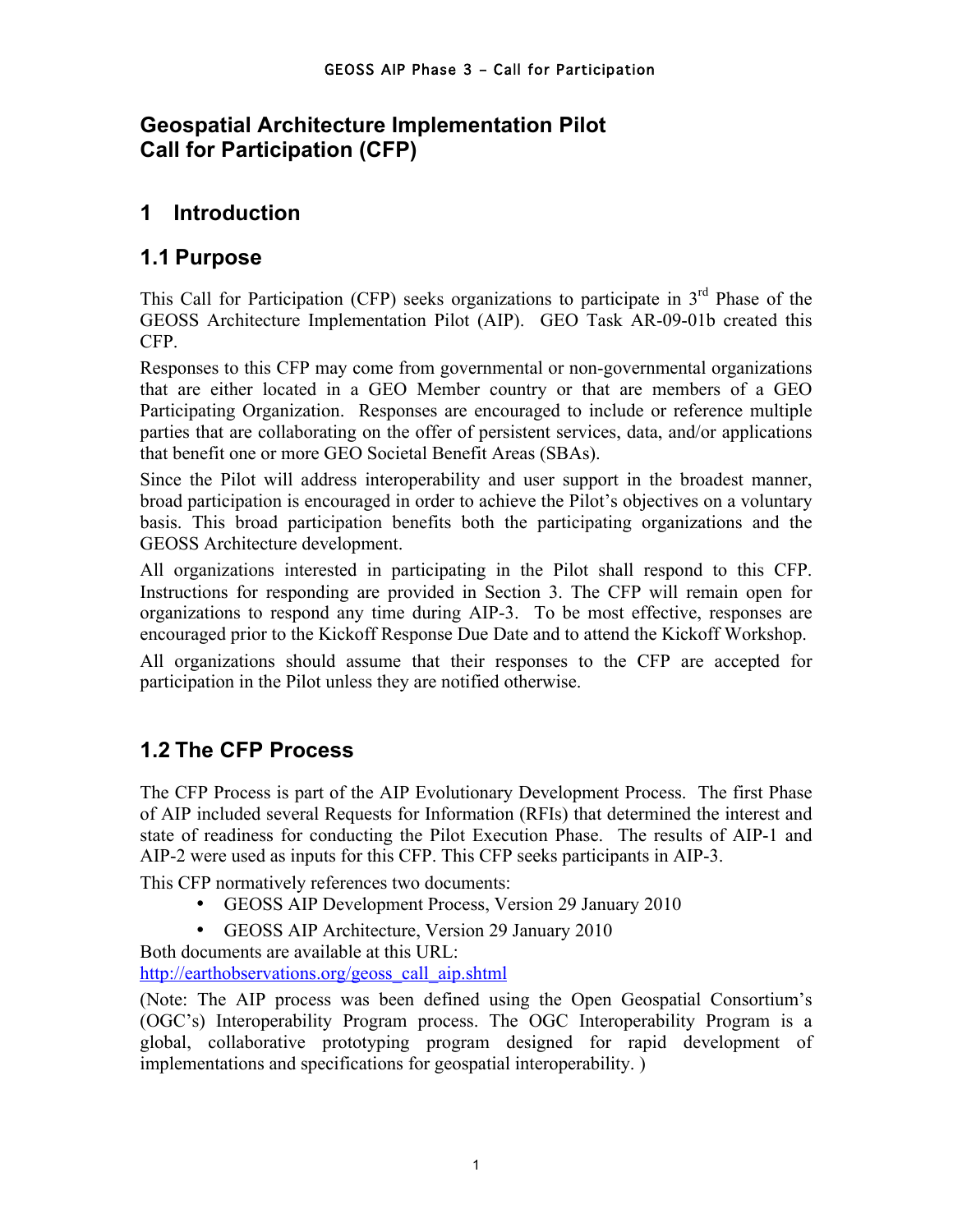#### **1.3 Master Schedule**

AIP-3 will be planned and executed in accordance with the GEOSS AIP Development Process.

The following table details the major events associated with this CFP:

| <b>CFP</b> Issued                                                          | 29 January 2010    |
|----------------------------------------------------------------------------|--------------------|
| <b>Kickoff Response Due Date</b>                                           | 3 March 2010       |
| Kickoff Workshop at ESA-ESRIN, Frascati, Italy                             | 11-12 March 2010   |
| Demo Capture Workshop TBD (USA)                                            | TBD September 2010 |
| Status and Interim results to EO Summit and GEO Plenary,<br>Beijing, China | 3-5 November 2010  |
| Final results of Phase 2 AIP                                               | December 2010      |

CFP Responses received by the Kickoff Response Due Date will be used to prepare for the Kickoff Workshop.

Discussion and clarification of the CFP will be the topic of several teleconferences after the CFP is issued and before the Kickoff Workshop. Agenda and logistics for these telecons is posted at http://www.ogcnetwork.net/AIPtelecons

#### **2 Context**

The GEO Work Plan charges Task AR-09-01b, "Architecture Implementation Pilot," to:

- Develop and pilot new process and infrastructure components for the GCI and the broader GEOSS architecture
- Incorporate GEOSS contributed components into a pilot implementation of the GEOSS Architecture in coordination with Task AR-09-01a.

The main aim of AIP is to reach consensus on Interoperability Arrangements and to register operational components and services that carry forward into persistent operations of GEOSS.

Participants in the pilot use and implement services identified in the GEOSS AIP Architecture. Beyond the approach described in the GEOSS AIP Architecture, participants have flexibility in deploying interoperable interfaces and protocols for use in the demonstrations associated with the operational context.

The GEOSS AIP Architecture is based on current "mainstream" approaches identified in previous AIP phases and was selected to provide the best opportunity for meeting the GEOSS requirements. This architecture is not intended to determine the physical system configuration, but to identify the interfaces and protocols within the current mainstream. Participants are assumed to be providing any and all hardware, software, networks, personnel, etc., needed to make their services available to the Pilot.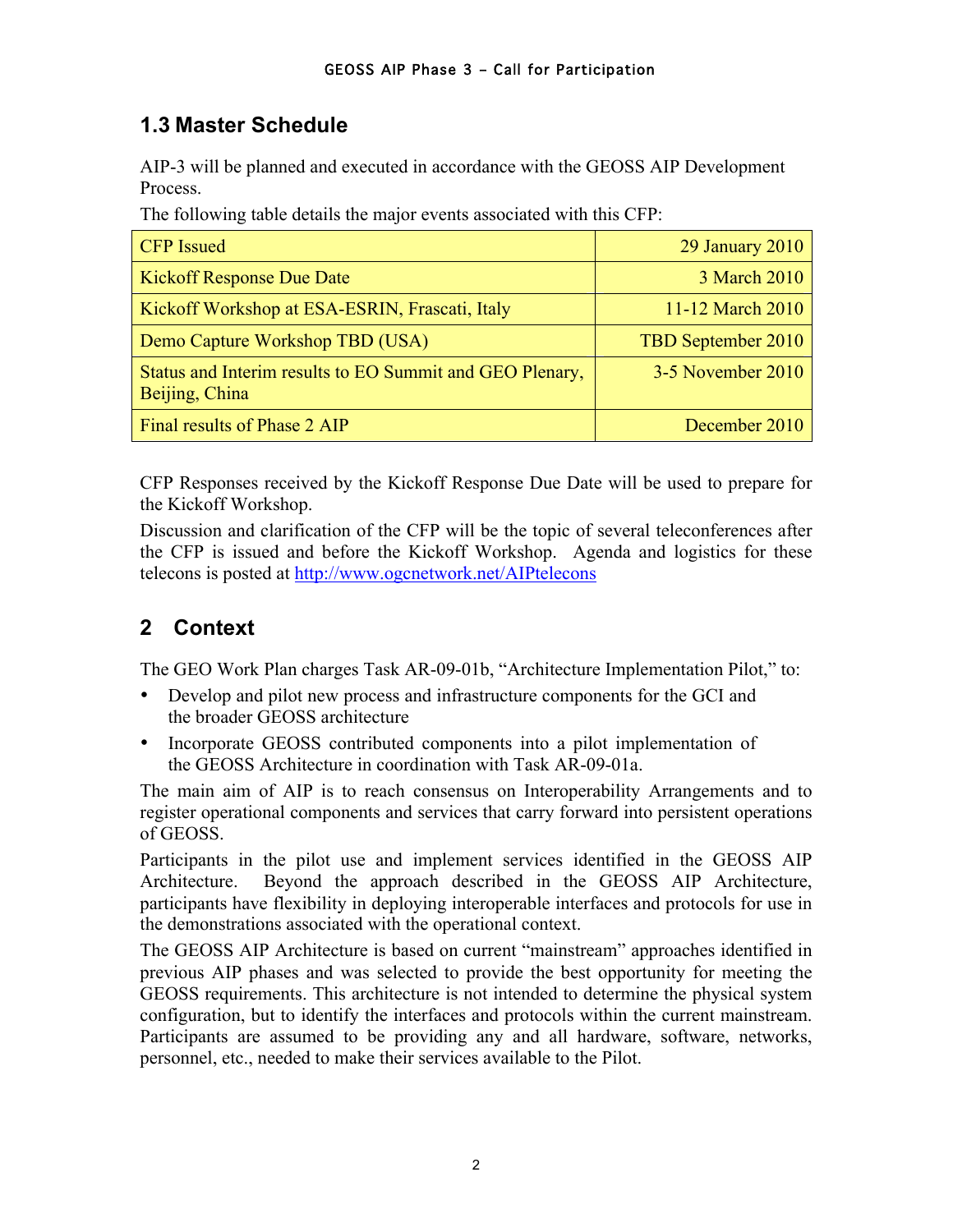Participation in this Pilot anticipates:

- 1) Refinement and augmentation of the GEOSS Common Infrastructure including GEO Web Portal, Clearinghouse and Registries solutions.
- 2) Registration of components and services hosted by the participating organization in the GEOSS Registry to support access by the Clearinghouse and Portal, and to support demonstration of a set of user scenarios.
- 3) Participation in the development of a set of user scenarios that support the GEO Societal Benefit Areas.
- 4) Participation in the refinement of the initial architecture in GEOSS AIP Architecture based upon the pilot activities.

The context of AIP with regard to other GEO Activities can be seen in Figure 1.



**Figure 1 – AIP Context in GEO Tasks**

AIP-3 will be developed in the context of the GEOSS Common Infrastructure (GCI). An Initial Operating Capability of GCI was previously established. The GEO-VI Plenary agreed that a dedicated GCI Coordinating Team is to be formed to oversee the operations and evolution of the GCI. At present, this team is still being formed, and it is expected that its membership and terms of reference will be endorsed in March 2010. Anticipating these terms of reference it is expected that the GCI Coordinating Team will oversee transition to operations of successful pilot projects. In support of this, the team will need information on AIP-3 progress and its impact on GCI standards, components and interfaces. For specific crosscutting issues like Data Sharing Principles implementation a direct interaction between the GCI Team and specific AIP3 teams may be needed.

Collaboration with other GEO Tasks is anticipated, in particular with GEO Task AR-09- 01a. A partial listing of coordination with GEO Tasks is shown in Table 1.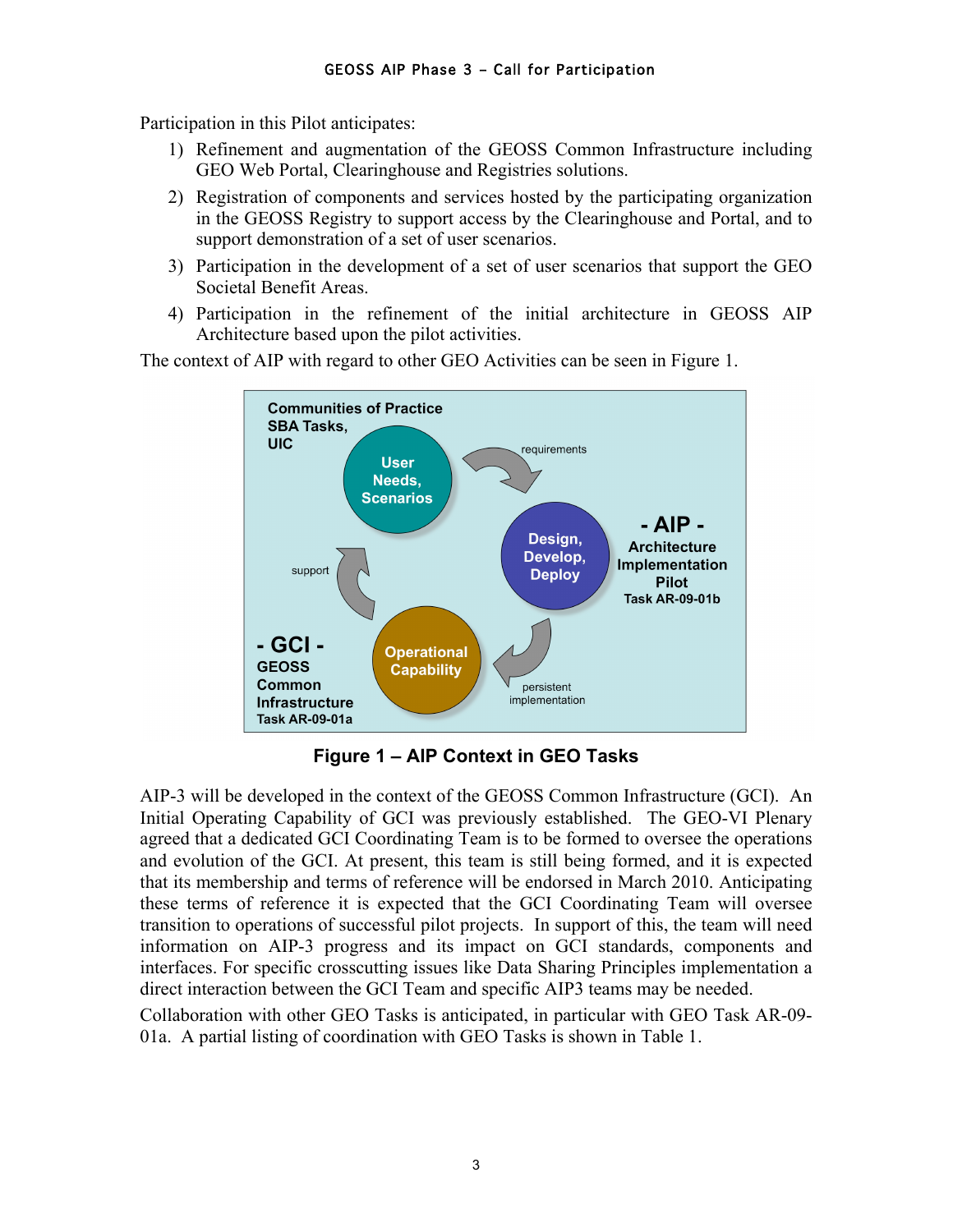| <b>Session</b>   | Task #         | <b>Task Short Title</b>                                    |
|------------------|----------------|------------------------------------------------------------|
| <b>Disasters</b> | $DI-06-09$     | Use of Satellites for Risk Management                      |
| Biodiversity     | BI-06-02       | Biodiversity Requirements in Earth Observation             |
| Biodiversity     | $EC-07-01$     | Global Ecosystem Observation and Monitoring Network        |
| Biodiversity     | $BI-06-03$     | Capturing Historical Biodiversity Data                     |
| Energy           | $EN-06-04$     | Using New Observation Systems for Energy                   |
| Air Quality      | $HE-07-02$     | Environment and Health Monitoring and Modelling            |
| Intercalibration | $DA - 06 - 02$ | Data Quality Assurance Framework                           |
| AG Mon           | $AG-07-03$     | <b>Operational Agricultural Monitoring System</b>          |
| <b>Sensors</b>   | $DA-07-03$     | <b>Virtual Constellations</b>                              |
| <b>Sensors</b>   | $DA - 07 - 04$ | Sensor Web Enablement for In-Situ                          |
| Registry         | DA-06-04       | Data, Metadata and Products Harmonisation                  |
| Overall          | DA-06-01       | Implementation of the Agreed GEOSS Data Sharing Principles |
| Overall          | $AR-07-01$     | Enabling Deployment of a GEOSS Architecture                |
| Overall          | $AR-09-01B$    | <b>GEOSS</b> Architecture Implementation Pilot             |

#### **Table 1 – Examples of AIP Coordination with GEO Tasks**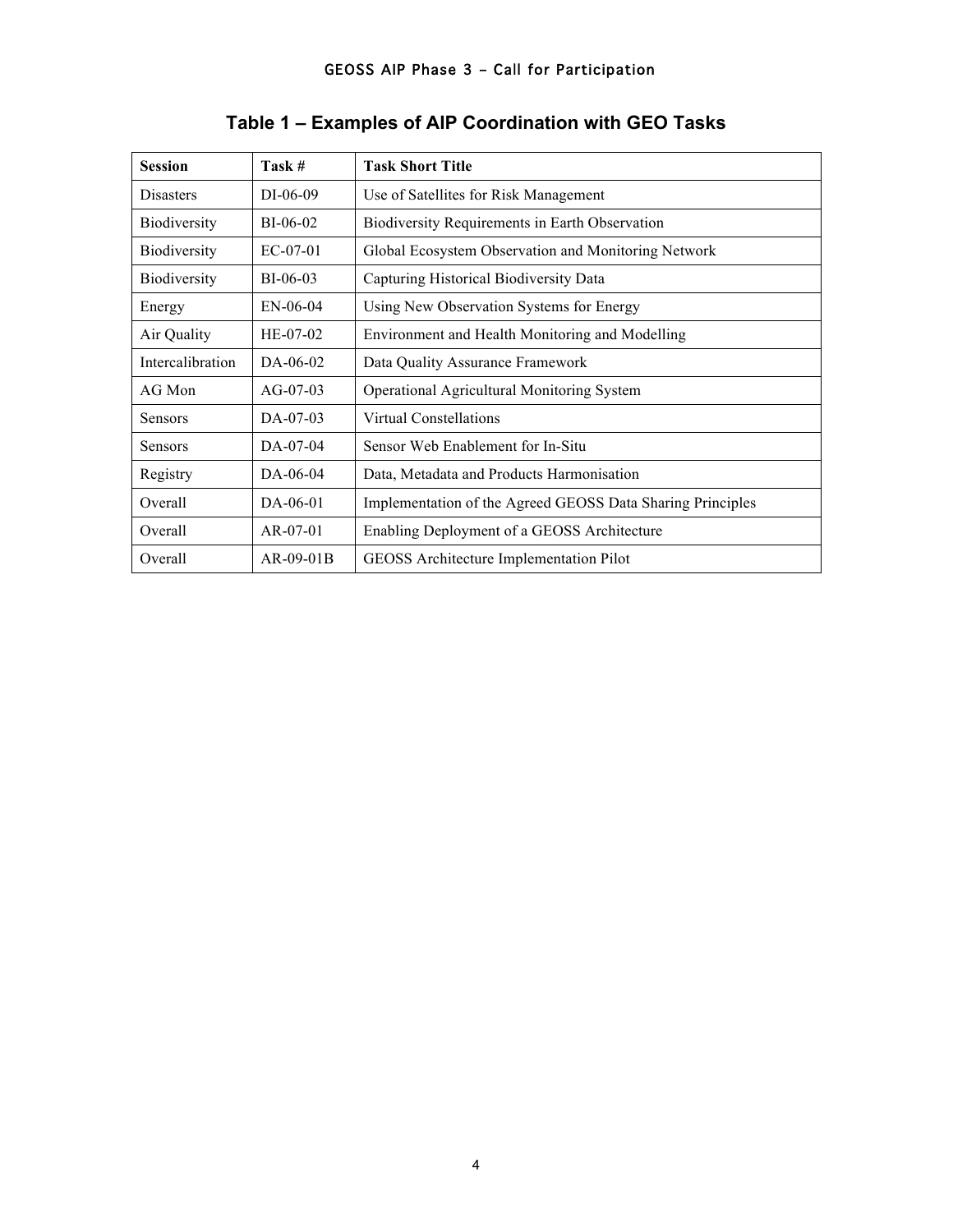#### **3 CFP Response Terms and Conditions**

Documentation submitted in response to this CFP will be distributed to many organizations and may be posted on a publicly accessible web site. Responders shall not include information in their responses which they are not authorized to distribute. Proprietary and confidential information must not be submitted under this request. **It will be assumed that CFP responses do not contain confidential information.**

This CFP does not offer compensation to organizations preparing a response to the CFP. The CFP does not offer funds to any organizations for participation in the Pilot.

Submit an electronic copy of your CFP response to the AIP Task Point of Contact (George Percivall, gpercivall@opengeospatial.org). Microsoft Word® 2000 for Windows, 2001 for Macintosh, or higher format is preferred; however, Portable Document Format or Rich Text Format are acceptable.

Proposals must be received no later than the date and time in Master Schedule (Section 1.3).

All organizations should assume that their responses to the CFP are accepted for participation in the Pilot unless they are notified otherwise.

Questions and requests for clarification should be sent electronically to the AIP Task Point of Contact (George Percivall, gpercivall@opengeospatial.org).

Participation in AIP Telecons is urged before and after responding to this CFP. Information about AIP Telecons is posted on-line: http://www.ogcnetwork.net/AIPtelecons

#### **4 CFP Response Format and Content**

#### **4.1 Response Outline**

Responses should follow the following outline:

- Cover page
- Overview
- Proposed Contributions
	- − Societal Benefit Area Alignment and Support
	- − Component and Service Contributions
	- − Architecture and Interoperability Arrangement (Standards) Development
- Description of Responding Organization

A template for responding to this CFP is available at http://earthobservations.org/geoss\_call\_aip.shtml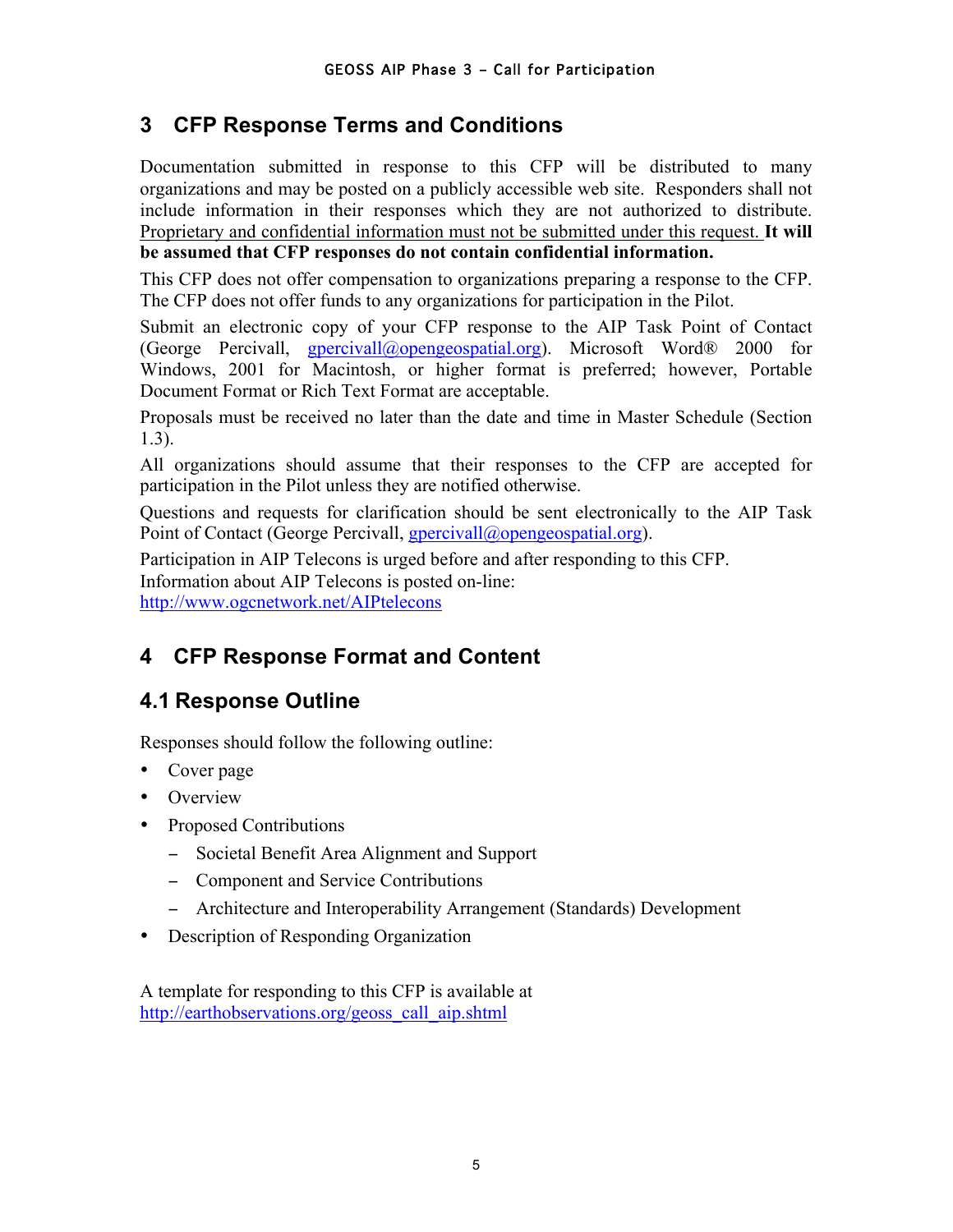#### **4.2 Cover Page**

Provide the name(s) of the responding organization(s). Teams of organizations should list the names of all organizations. It is encouraged that organizational logos are included on the cover page.

#### **4.3 Overview**

Provide a one-page introduction to the contents of your proposal and its benefits.

#### **4.4 Proposed Contributions**

Describe your proposed contribution to the Pilot based on your desired role.

#### *4.4.1 Societal Benefit Area Alignment and Support*

Document the one or more Societal Benefit Areas (SBA) that you are best aligned with and will be supporting.

If you are proposing to enhance the SBA descriptions and deployment, please include the following in your response:

- Comment on the SBA Scenario section of GEOSS AIP Architecture.
- Define your scenarios (e.g. web service-oriented use cases, workflows, decision support environments).
- Delineate aspects of the existing GEOSS AIP Architecture scenarios to which you propose to contribute.
- Provide comments on the GEOSS AIP Architecture to increase the expectation that the results will support SBAs.
- Describe participation and/or membership of the responding organization in SBA activities; list relevant experience for SBAs the organization is offering to participate in,
- Define plans for participating in the Pilot Activities regarding scenario development and the application of the scenarios to component integration and demonstration.

Do not assume a single participant development or demonstration; rather the developments will show how the various components can interoperate to produce results unique to coordinated activity of the participants.

#### *4.4.2 Component and Service Contributions*

If you plan to contribute components and services, please include the following in your response:

- Descriptions of components and services to be registered with GEOSS;
- Relationship of the components and services to in the GEOSS AIP Architecture. Comments to support the refinement of the GEOSS AIP Architecture are encouraged;
- Examples of which SBAs that the components and services are intended to support, e.g., relevant data, processing capabilities and/or client applications. Examples should be given as well of *other* SBAs the components and services *might* support;